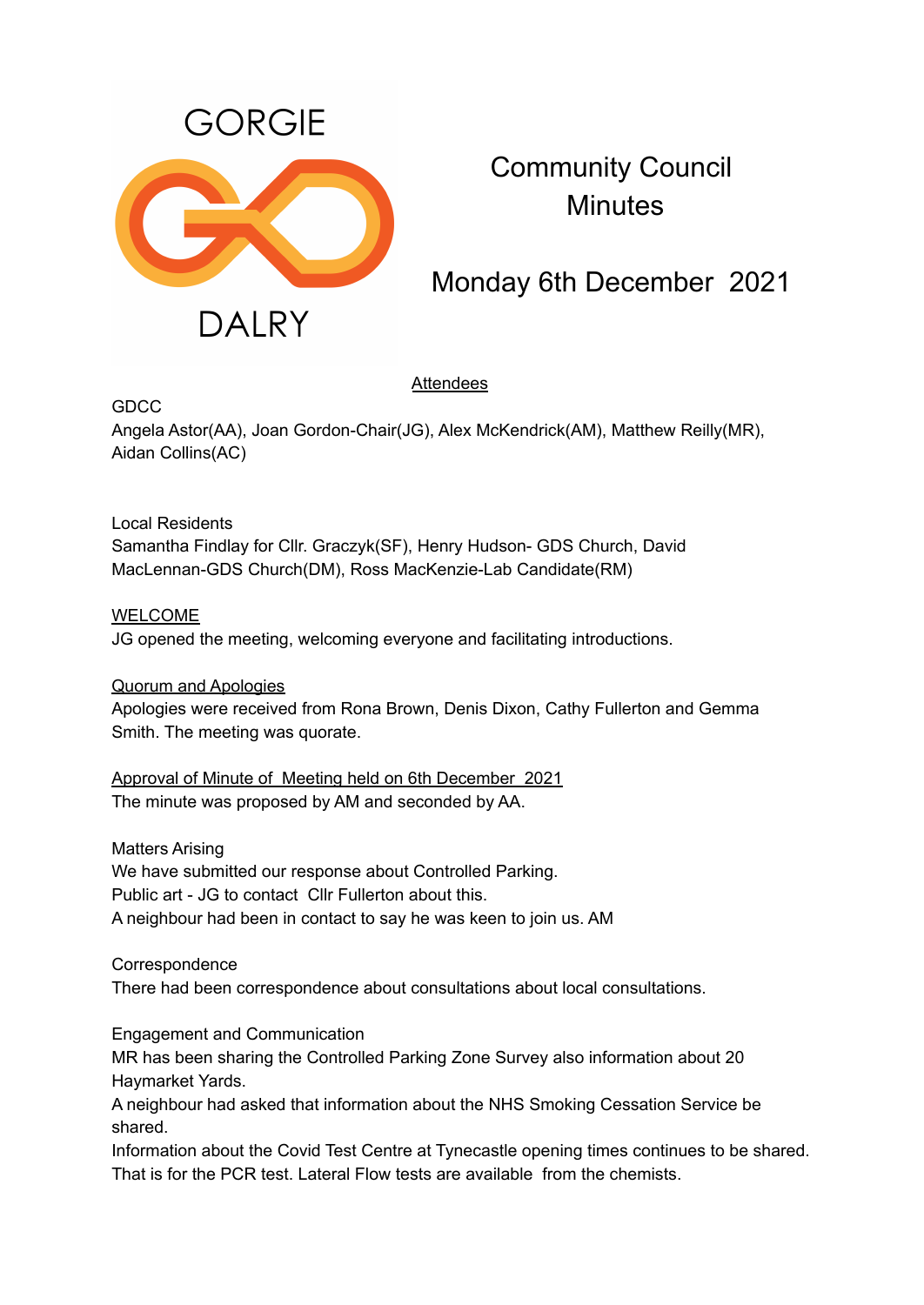## Treasurer's Report

AC asked for clarification about the bank account, who were signatories, online banking etc. AM would give advice on these points.

A payment of £60 was to be made to Claire Smail for writing the minutes on 2 occasions.

#### Councillors Reports

Cllr. Fullerton reported about her work as Older People's Champion, Young Person's Campaign and the White Ribbon Campaign about violence against women. Her report is on the Gorgie Dalry Community Council page.

Cllr Wilson's report urged everyone to take the booster jab.

He reported that a plaque had been unveiled, to commemorate those killed in the First and Second World Wars, at Dalry Cemetery where there are 26 War Graves. He thanked the Friends of Dalry Cemetery for their work in finding these lost and forgotten graves. He added some lovely Christmas photos. His full report can be seen on the GDCC page.

### Planning and Licencing

No major plans in our area. Request for a gas metre box in Richmond Terrace. An objection was submitted as it requires Listed Buildings consent. MR had met with Scott Hobbs planning about 20 Haymarket Yards. The Rosebury House application, which we objected to, is to go to the Planning Committee in January as opposed to the Planning Officer.

Police Report

This came monthly and was city wide of which Gorgie Dalry was a small part.

#### Items for Discussion

Controlled Parking Zones

MR to write re- concerns about carers being able to park to attend to their clients. Concerns that tradespeople refuse to go to certain areas because there is nowhere for them to stop. There are problems for residents to park and the bin hubs will take more parking places.

20 Haymarket Yards

The consultation documents are available on the GDCC page. The plan is for a 9 storey hotel and a 9 storey office complex cafes on the ground floor. This is to replace the disused Elgin House.

Edinburgh City Plan.

THis was discussed and representations could be made until 21st December 2021 The plan is available to see on the CEC page.

Christmas

The Christmas windows are to be judged by AC and AM.

DM would print copies of the winning posters which would then be distributed by AA and JG JG to chase up about the Christmas tree light up.